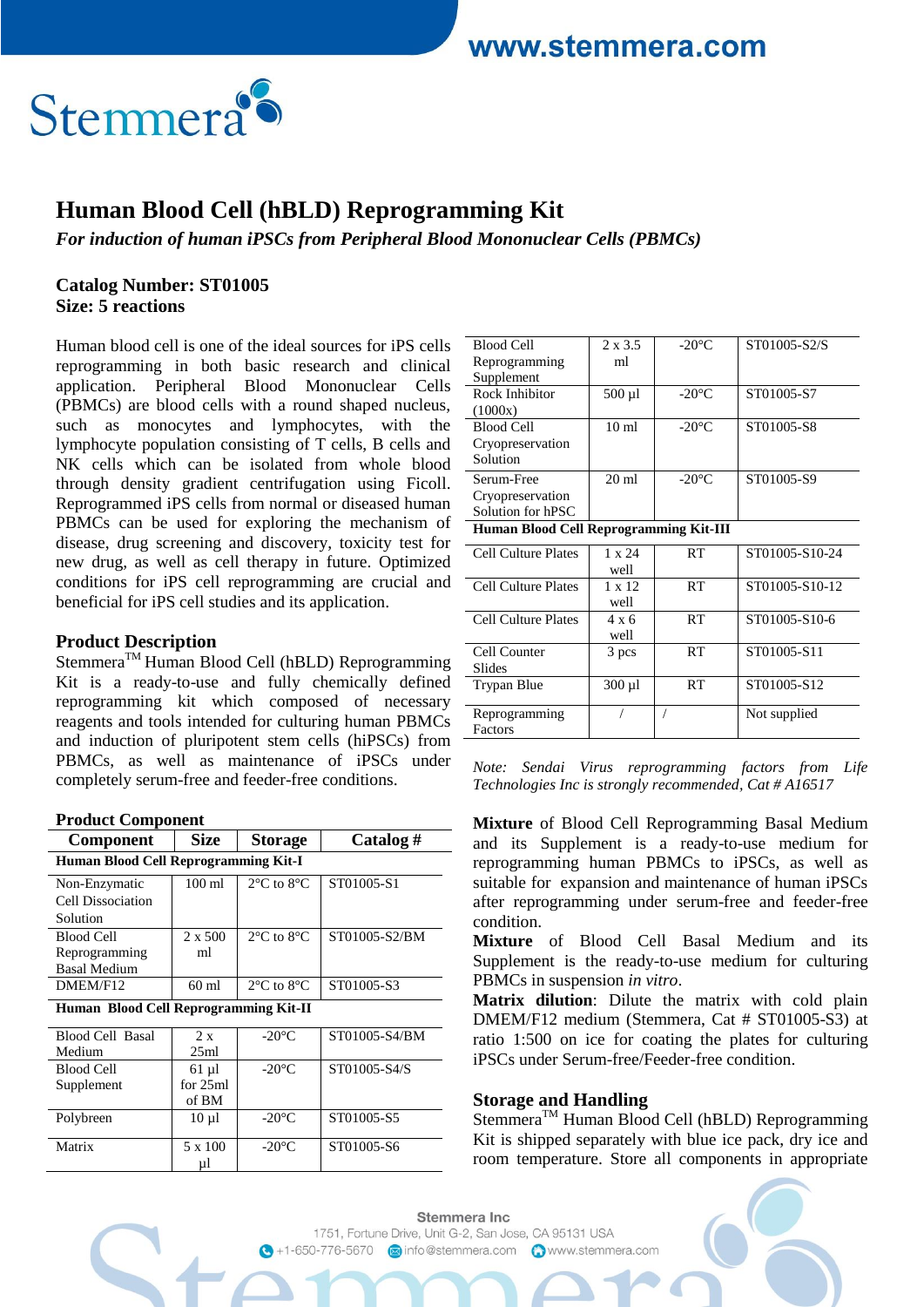

condition following manual instruction upon arrival and until the expiration dates stated on the product label. Avoid multiple freeze/thaw cycles. The complete medium should remain stable for 4-6 weeks at 2-8°C. Make aliquot of complete medium for daily use, avoid warm up cycles. Protect from light is preferred.

#### **Product Use**

This product is intended for *in vitro* use and research use only. Not intended for human or animal diagnostic or therapeutic uses.

### **General Precautions**

- 1. Use aerosol barrier tips. Change tips after each use.
- 2. Always use fresh, clean gloves and wear lab coats.
- 3. Material Safety Data Sheet (MSDS) is available online.
- 4. Clean working space with 70% ethanol or other suitable disinfectant.

# **Culture Conditions**<br>**Media:** Stemmera<sup>TM</sup>

Human Blood Cell (hBLD) Reprogramming Medium, Stemmera<sup>TM</sup> Human Blood Cell Growth Medium

C**ell:** human induced Pluripotent Stem Cells (hiPSCs) **Culture type:** Suspension culture**,** Single cell passaging and adherent culture

**Temperature range:** 37°C

**Incubator atmosphere:** Humidified atmosphere at 5%  $CO<sub>2</sub>$  and/or 5%  $O<sub>2</sub>$ . Ensure proper gas exchange and minimize exposure

### **Protocol**

 **Preparation of complete Human Blood Cell Reprogramming Medium**

Add 3.5 ml of frozen Blood Cell Reprogramming Supplement (Stemmera, Cat # ST01005-S2/S) in 500 ml of Blood Cell Basal Medium (Cat # ST01005- S2/BM), mix well and filter with 0.22µm filter.

 **Preparation of complete Human Blood Cell Culture Medium**

Add 61µl of Blood Cell Supplement (Stemmera, Cat # ST01005-S4/S) into 25 ml of Blood Cell Basal Medium (Stemmera, Cat # ST01005-S4/BM), mix well and filter with 0.22µm filter.

 **Coat the vessels with Matrix (Cat# ST01005-S6)** For reprogramming of human PBMCs and maintenance of iPSCs, use Matrix (dilution ratio: 1:500) in the kit to coat the vessels and incubate in a  $37^{\circ}$ C, 5% CO<sub>2</sub> incubator for at least 30 minutes or overnight. The coated vessels can be used in a week. Before use, remove all Matrix immediately and replace with pre-warmed complete medium with Rock Inhibitor (ST01005-S7, 1:1000 dilution).

 Aliquot and Pre-warm complete medium at room temperature for daily use.

*Note: Complete Human Blood Cell (hBLD) Reprogramming Medium and complete Blood Cell Growth Medium should remain stable for 4-6 weeks when stored at 2 to 8°C in the dark within the expiration date of all components.*

### **Culture Human PBMCs**

- 1. Rapidly thaw one vial of  $1-2x10^6$  of frozen human PBMCs in 37°C water bath.
- 2. Gently pipet the entire contents of the cryovial into a sterile 15 ml conical tube with Blood Cell Basal Medium (Cat # ST01005-S4/BM).
- 3. Centrifuge 15 ml conical tube at 1000 rpm for 5 minutes.
- 4. Aspirate and discard supernatant. Take extreme care not to disturb cell pellet.
- 5. Resuspend the cells in 1 ml of pre-warmed complete Blood Cell Growth Medium (Stemmera, Cat # ST01005-S4 with supplements).
- 6. Transfer the cells into12-well plate and add sufficient complete medium to the wells (1 ml of medium per well of 12-well plate).
- 7. Incubate the cells in a  $37^{\circ}$ C, 5% CO<sub>2</sub> incubator overnight
- 8. Change 50% of medium the following day and keep culturing the cells by changing 50% of complete blood culture medium every other day for 6-8 days for reprogramming.

### **Reprogramming Human PBMCs**

- 1. Once the cells cultured for 6-8 days, the cells are ready for reprogramming.
- 2. Day 0: On the day of reprogramming, transduct  $2x10<sup>5</sup>$  PBMCs in 24 well plate (non-Matrix coated) with reprogramming factors (Sendai Virus, Lentivirus, Retrovirus, Small Molecule, Plasmid, mRNA, or Minicirco etc.) in 500 ul of complete Blood Cell Culture Medium to the wells to induce reprogramming of PBMCs.

*Note: Sendai Virus from Life Technologies Inc. is strongly recommended, Cat# A16517*

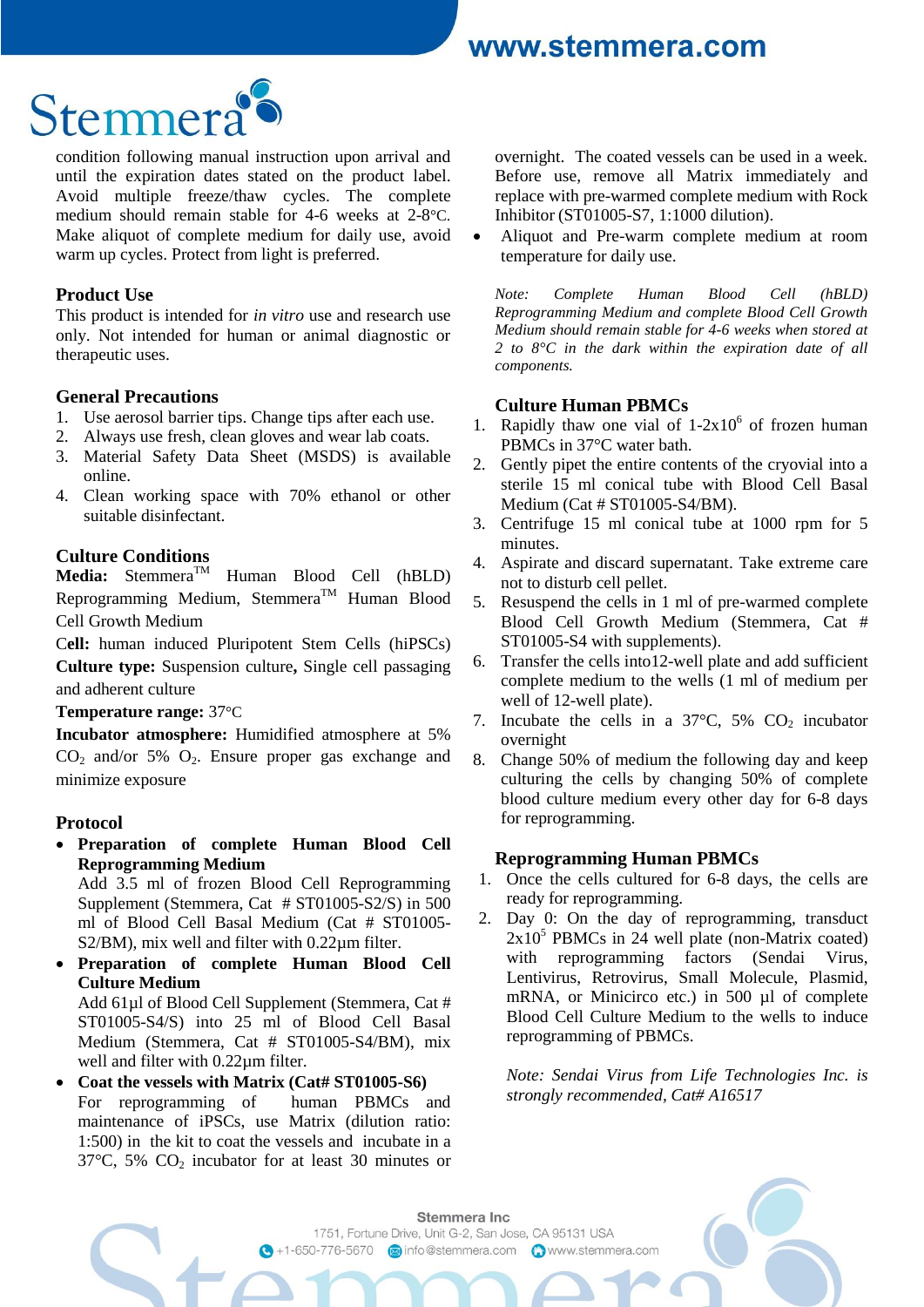

- 3. Day 1: Wash the cells with Blood Cell Basal Medium (Stemmera, Cat # ST01005-S4/BM) to erase the reprogramming solution.
- 4. Add 500 µl-1ml of Blood Cell Basal Medium (Stemmera, Cat # ST01005-S4/BM) into the cells, transfer all the cells and medium to 15 ml Falcon tube and centrifuge the cells at 1000 rpm for 3-5 minutes.
- 5. Resuspend the cells in complete Blood Cell Growth Medium (Stemmera, Cat # ST01005-S4) and replate the cells into Matrix coated 12-well or 6-well plate, culture the cells in a  $37^{\circ}$ C, 5% CO<sub>2</sub> incubator overnight.

*Note:*  $5x10^3$  *or*  $1x10^4$  *per well of 12-well plate is preferred.* 

- 6. Day 2: Take off one day.
- 7. Day 3: Transfer the suspension cells into new well of matrix coated 12 well-plate, add 1ml of complete Blood Cell Culture Medium (Stemmera, Cat # ST01005-S4) into old well from Day 1 to continue culturing for back up.
- 8. Day 4-6: Switch the medium to Blood Cell Basal Medium without supplement (Stemmera, Cat # ST01005-S4/BM) into 2 wells (one well from Day 1, one well from Day 3). Change medium every other day.
- 9. Day 7-9: Switch the medium to 50% of Blood Cell Basal Medium (Stemmera, Cat # ST01005-S4/BM) and 50% of complete Blood Cell Reprogramming Medium (Stemmera, Cat # ST01005-S2)
- 10. Day 10+: Switch the medium to 100% complete Human Blood Cell Reprogramming Medium. Change medium daily until the colonies picked up.
- 11. On day 20-30: pick the colonies into Matrix coated 12-well plate with **complete Human Blood Cell Reprogramming Medium** with 10nM of Rock Inhibitor (Stemmera, Cat # ST01005-S7, 1:1000 dilution) and culture overnight. Change medium to regular complete **Human Blood Cell Reprogramming Medium** without Rock inhibitor the following day.
- 12. Keep culturing the colonies in complete **Human Blood Cell Reprogramming Medium** until the colonies ready to be split.

**Subculture and maintenance of the colonies in complete Human Blood Cell Reprogramming Medium**

- 13. When the picked colonies reach 80-90% confluency (generally take 4-5 days), aspirate spent medium from the wells and discard.
- 14. Add 1 ml of Non-Enzymatic Cell Dissociation Solution (Stemmera, Cat # ST01005-S1) to each well. Ensure complete coverage of cell monolayer. Incubate for 5 minutes in a  $37^{\circ}$ C, 5% CO<sub>2</sub> incubator.
- 15. Observe cells periodically under an inverted microscope until the cells begin to round up. (Note: avoid cells from detached completely).
- 16. Gently aspirate and discard the Cell Dissociation Solution from the wells. Add 1 ml of complete Human Blood Cell Reprogramming Medium in each well and use a 1 ml pipette to gently pipet cells up and down a few times in well to further break up cell colonies until getting the single cells. (Note: Pipet carefully to reduce foaming).
- 17. Transfer the cells into a new well of Matrix coated 6 well plate and add sufficient complete medium with 10nM of Rock Inhibitor (Stemmera, Cat # ST01005- S7, 1:1000 dilution) (split ratio is 1:6-1:12).
- 18. Incubate the cells in a  $37^{\circ}$ C,  $5\%$  CO<sub>2</sub> incubator overnight.
- 19. Change medium to complete Human Blood Cell Reprogramming Medium without Rock Inhibitor the following day and change medium daily until cells reach 80-90% confluency and subculture the cells for maintenance or cryopreserve cells in liquid nitrogen for long-term storage.

## **Cryopreserve stem cells with StemmeraTM Serum-Free Cryopreservation Solution for hPSC (Stemmera, Cat # ST01005-S9)**

- 1. (Optional) Change medium 1-2 hours before freezing the cells.
- 2. Harvest cells by following steps 14 through 16 in **Subculture and maintenance of the colonies in complete Human Blood Cell Reprogramming Medium.**
- 3. Transfer 1 ml of single cell suspension into 15 ml Falcon tube.
- 4. Centrifuge tube at 1000 rpm for 5 minutes.
- 5. Aspirate and discard supernatant. Take extreme care not to disturb the cell pellet. Calculate the volume of cryopreservation solution required to give a cell density of  $2x10^6$  viable cells/ ml.
- 6. Resuspend the pellet with Serum-Free Cryopreservation Solution (Stemmera, Cat # ST01005-S9)) at accurate volume and aliquot the cells to cryovials (1 ml/ vial).

Stemmera Inc. 1751, Fortune Drive, Unit G-2, San Jose, CA 95131 USA 4 +1-650-776-5670 a info@stemmera.com www.stemmera.com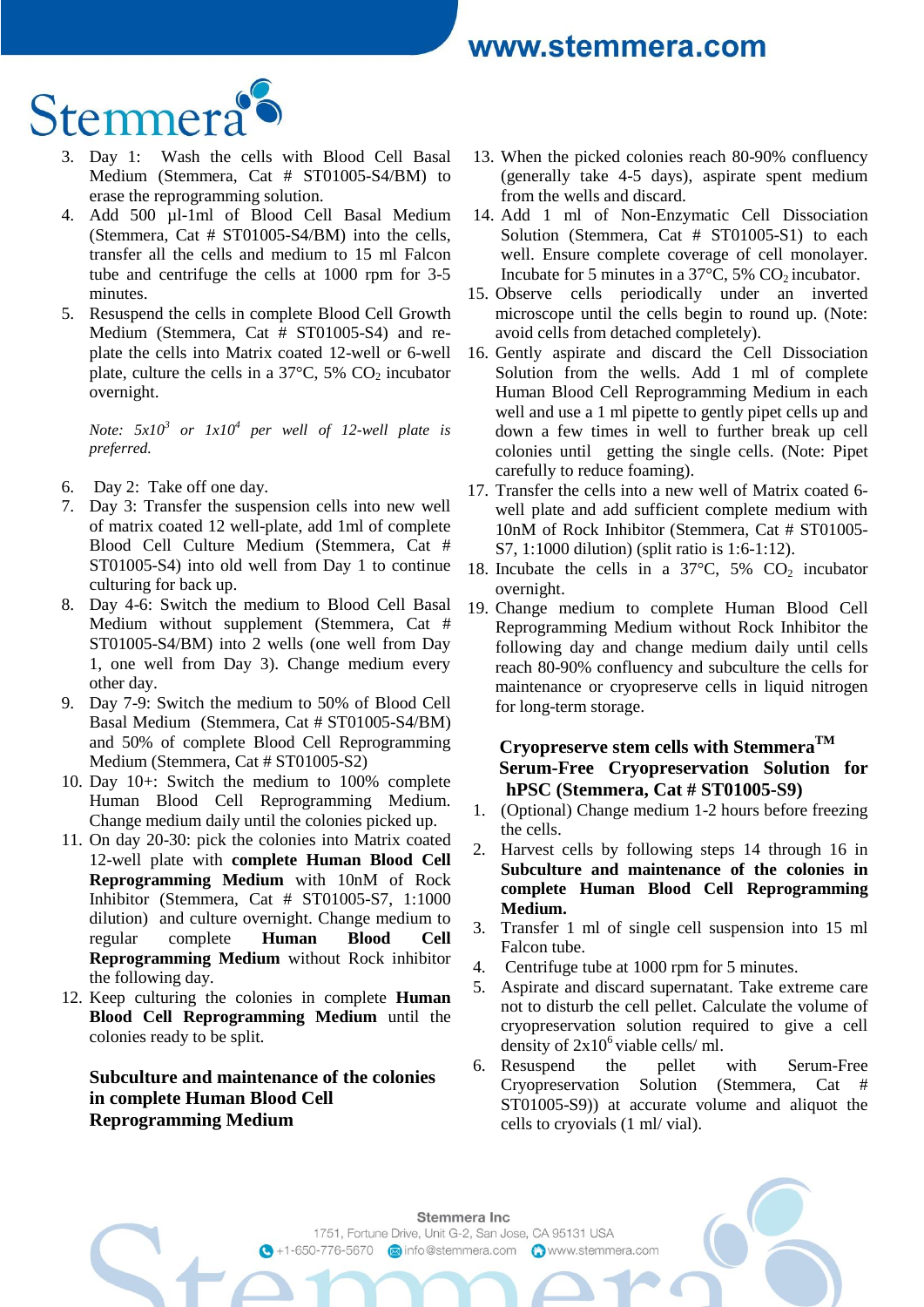

- 7. Achieve cryopreservation in an automated or manual controlled rate freezing apparatus following standard procedures ( $1^{\circ}$ C decrease per minute).
- 8. Transfer frozen cells to liquid nitrogen. We recommend vapor phase storage at  $-200^{\circ}$ C to  $-150^{\circ}$ C for a few years.

#### **Quality Control**

This product is used to reprogram human PBMCs to iPSCs and maintain the pluripotency of human iPSCs under serum-/feeder-free culture condition. To ensure the quality, the following images represent human PBMCs in suspension and the pluripotent morphology of human iPSCs growing on Matrigel with  $Stemmera<sup>TM</sup> Human Blood Cell (hBLD)$ Reprogramming Medium.





Human PBMCs in suspension



Day 10 post-transduction



Day 26 post-transduction



**Reprogrammed human iPSCs** after picking

#### **Related Products**

| <b>Product</b>                        | Cat#    | <b>Size</b>      |
|---------------------------------------|---------|------------------|
| <b>Alkaline Phosphatase Detection</b> | ST01001 | 50 tests         |
| Kit (Ready-to-Use) - Blue             |         |                  |
| Alkaline Phosphatase Detection        | ST01002 | 50 tests         |
| Kit (Ready-to-Use) - Red              |         |                  |
| Human Fibroblast (hFIB)               | ST01003 | 5                |
| Reprogramming Kit                     |         | reactions        |
| Cell Karyotyping Analysis Kit         | ST01004 | 20               |
|                                       |         | reactions        |
| Human ESCs/iPSCs Serum-               | ST02001 | 500 ml           |
| /Feeder-free Medium                   |         |                  |
| (hStemSFM)                            |         |                  |
| Human ESCs/iPSCs Xeno-Free            | ST02002 | 500 ml           |
| Medium (hStemXFM)                     |         |                  |
| Human Fibroblast (hFIB)               | ST02003 | 500 ml           |
| Reprogramming Medium                  |         |                  |
| Human Blood Cell (hBLD)               | ST02004 | $500$ ml         |
| Reprogramming Medium                  |         |                  |
| <b>Fibroblast Growth Medium</b>       | ST02005 | $500$ ml         |
| Human Blood Cell (hBLD)               | ST02006 | $2 \times 25$    |
| <b>Growth Medium</b>                  |         | ml               |
| Non-Enzymatic Cell Dissociation       | ST03001 | $100$ ml         |
| Solution $(1x)$                       |         |                  |
| Serum-Free Cryopreservation           | ST03002 | 50 ml            |
| Solution for Human ESCs/iPSCs         |         |                  |
| 0.2% Gelatin                          | ST03003 | $100$ ml         |
| 0.1% Gelatin                          | ST03004 | $100$ ml         |
| Universal Cryopreservation            | ST03005 | 50 <sub>ml</sub> |
| Solution $(1x)$                       |         |                  |
| <b>Blood Cell Cryopreservation</b>    | ST03006 | 50 ml            |
| Solution (1x)                         |         |                  |

### **Warranty and Limited Liability**

Stemmera<sup>TM</sup> will not be liable for any damage caused by misuse, improper handling and storage of the product, non-compliance with precautions and procedures, and damages caused by events occurring after the product is released.

#### **Technical Support**

For more product and technical information, please visit our website at www.stemmera.com.

For further assistance, email your inquiries to our Technical Support team at [techsupport@stemmera.com](mailto:techsupport@stemmera.com)